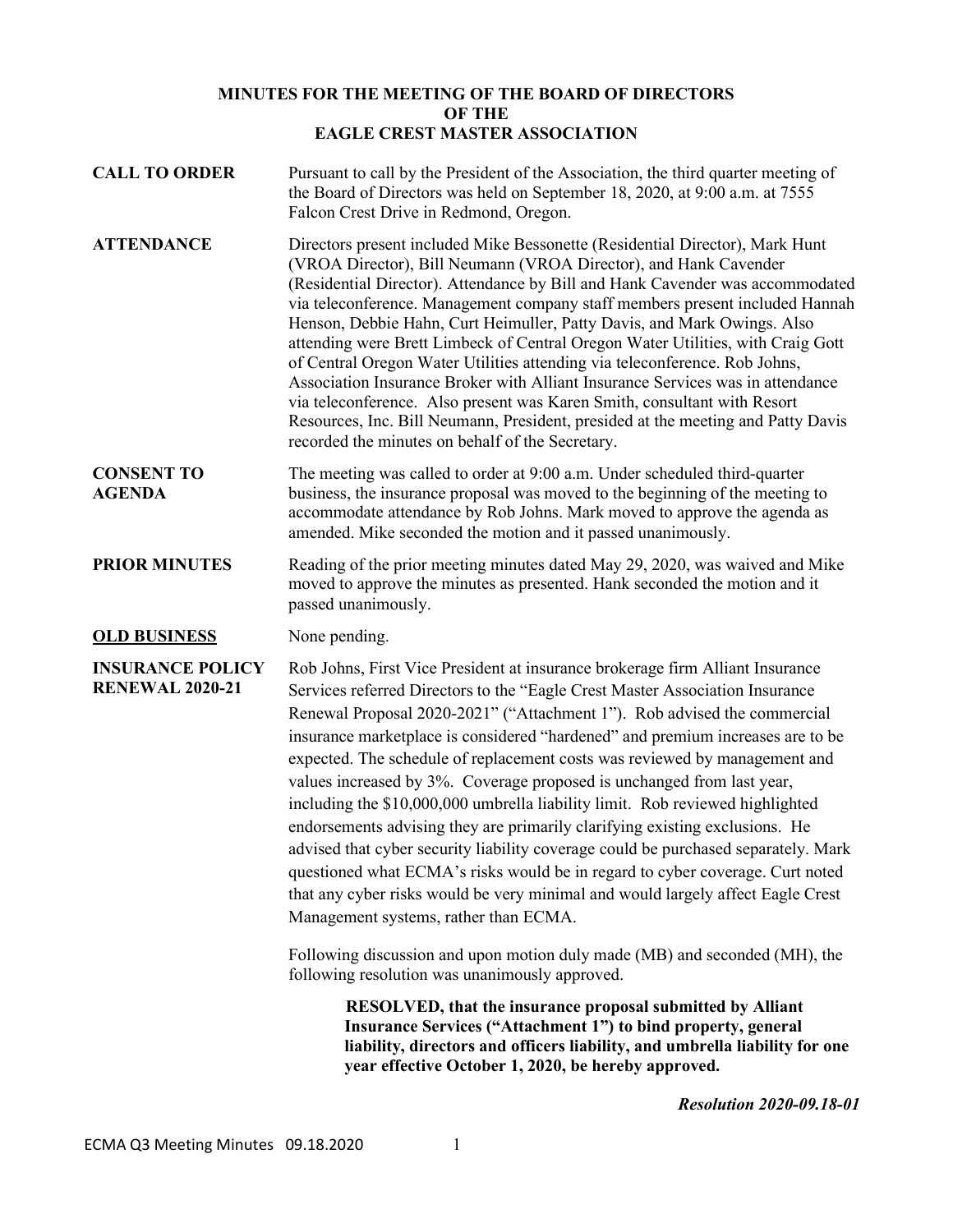# **MANAGEMENT AND COMMITTEE REPORTS**

**FINANCIAL REPORT** Mark Owings referred directors to the draft CPA audited 2019 financial statements, advising the audit had been delayed due to the COVID-19 pandemic. He asked Karen Smith to report on new revenue recognition rules and a related recommendation to the Board. Karen advised the draft statements incorporate a new revenue recognition reporting rule for the reserve funds. Although the draft audit letter reports the new FASB ASC 606 rules as effective January 1, 2019, Karen advised this effective date was changed to January 1, 2020. She also advised that the CPAs confirmed in a call this morning that adoption could be delayed to January 1, 2020 and they would roll back the reporting change in the 2019 audited statements. She recommended adoption be effective January 1, 2020.

> Following discussion and upon motion duly made (BH) and seconded (MB), the following resolution was unanimously approved:

# **RESOLVED, that the draft CPA audited 2019 financial statements submitted by Mark Owings be hereby approved subject to reversing the adoption of FASB ASC 606 regarding revenue recognition reporting.**

### *Resolution 2020-09.18-02*

Mark Owings provided the financial report, which included the financial summary ("Attachment 2") and internally prepared second quarter 2020 financial statements ("Attachment 3"). Mark reviewed the material variances as outlined in the financial summary, and noted that Sports Center income was down due to closures and COVID, but there have also been reduced operational and labor expenses. Curt suggested the lower expenses resulting from the COVID impacts be recognized as one-time and not assumed to carry into 2021.

Following discussion and upon motion duly made (MH) and seconded (HC), the following resolution was unanimously approved:

**RESOLVED, that the financial report submitted by Mark Owings including "Attachment 2" and "Attachment 3" be hereby approved subject to audit.**

### *Resolution 2020-09.18-03*

### **UTILITY SYSTEMS REPORT**

Brett Limbeck, reporting for Oregon Water Utilities (OWU), the contracted utility system service provider, reviewed the written utilities report ("Attachment 4") that included operations, capital expenditures and reserve expense projects.

Craig Gott joined the discussion regarding the FOG (fat, oil and grease) limits contained in the sewer easement agreement with ECMA. He advised that Niblick's and Greene's is spending about \$2,000 a month to clean out grease traps to address FOG readings above the current 50 mg/l standard. OWU is concerned this is financially unsustainable for this customer. Brett advised he is researching other private and municipal FOG standards for commercial sewer customers. OWU recommends increasing the FOG limit for the sewer easement agreement and also suggested contacting Jim Frost at Parametrix for input on the standards due to his knowledge of the ECMA sewer collection and treatment system. Karen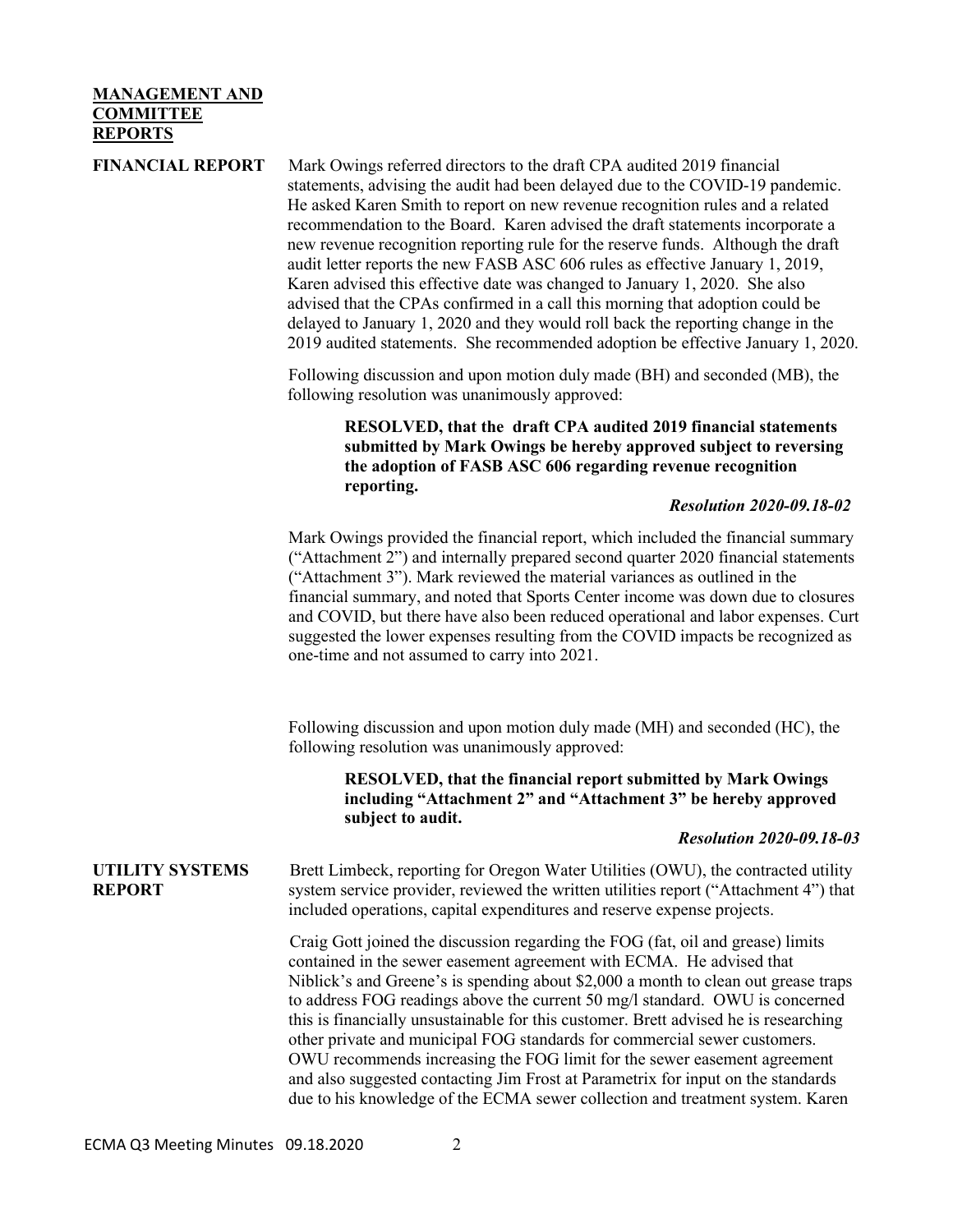|                                                            | Smith, of Resort Resources, Inc., advised she will add this discussion item to the<br>annual utility system reserve study update with Parametrix.                                                                                                                                                                                                                                                                                                   |
|------------------------------------------------------------|-----------------------------------------------------------------------------------------------------------------------------------------------------------------------------------------------------------------------------------------------------------------------------------------------------------------------------------------------------------------------------------------------------------------------------------------------------|
|                                                            | Directors discussed the importance of expediting the review process to be sensitive<br>to the financial impact on the commercial restaurant operation. Karen advised a<br>written consent resolution can be drafted to implement a change in standards prior<br>to the next regular meeting.                                                                                                                                                        |
|                                                            | Karen reported that the water rights transfer certificates were issued by the state<br>and this project is complete.                                                                                                                                                                                                                                                                                                                                |
| <b>OPERATIONS</b><br><b>REPORT</b>                         | Hannah Henson presented the written operations report ("Attachment 5"),<br>beginning with the introduction of new management staff member, Patty Davis.                                                                                                                                                                                                                                                                                             |
|                                                            | Mike Bessonette requested that Eagle Crest Management work with the EHOA<br>manager at Brickhouse Property Management regarding emergency exit signage<br>and placement. There was discussion of the new lock on the emergency exit gate<br>on Red Tail Hawk drive and different parties' responsibilities during an<br>emergency. Hannah agreed with Mike and shared the intent to coordinate an<br>evacuation strategy with all sub-associations. |
| <b>RESERVE EXPENSE</b><br><b>REPORT</b>                    | Karen Smith, reporting for Resort Resources, Inc., reviewed the Evaluation of<br>Reserve Account Expenditures vs. Budget per 2020 Reserve Study ("Attachment<br>6"), noting one highlighted minor variance.                                                                                                                                                                                                                                         |
|                                                            | Following discussion and upon motion duly made (MH) and seconded (HC), the<br>following resolution was unanimously approved:                                                                                                                                                                                                                                                                                                                        |
|                                                            | <b>RESOLVED, that the Evaluation of Reserve Account Expenditures</b><br>vs. Budget per 2020 Reserve Study ("Attachment 6") be approved,<br>including the variance as noted in highlighting on the report.                                                                                                                                                                                                                                           |
|                                                            | <b>Resolution 2020-09.18-4</b>                                                                                                                                                                                                                                                                                                                                                                                                                      |
| <b>GOLF OVERSIGHT</b><br><b>COMMITTEE</b>                  | Mike Bessonette, committee chair, reported on plans to remedy some ongoing<br>irrigation and electrical issues at the Resort Golf Course. The Committee plans to<br>use the allocated reserve funds to retrofit all three pumps this year, resulting in an<br>overall cost savings. Mike reported that bids are being obtained for this work and<br>there is ongoing long term planning.                                                            |
| <b>ENVIRONMENTAL</b><br><b>CONTROL</b><br><b>COMMITTEE</b> | Hannah Henson, on behalf of committee chair Jim Madison, reported no new<br>activity for the committee.                                                                                                                                                                                                                                                                                                                                             |
| <b>COVENANT</b><br><b>COMPLIANCE</b><br><b>COMMITTEE</b>   | Hank Cavender, committee chair, reported no new activity for the committee.                                                                                                                                                                                                                                                                                                                                                                         |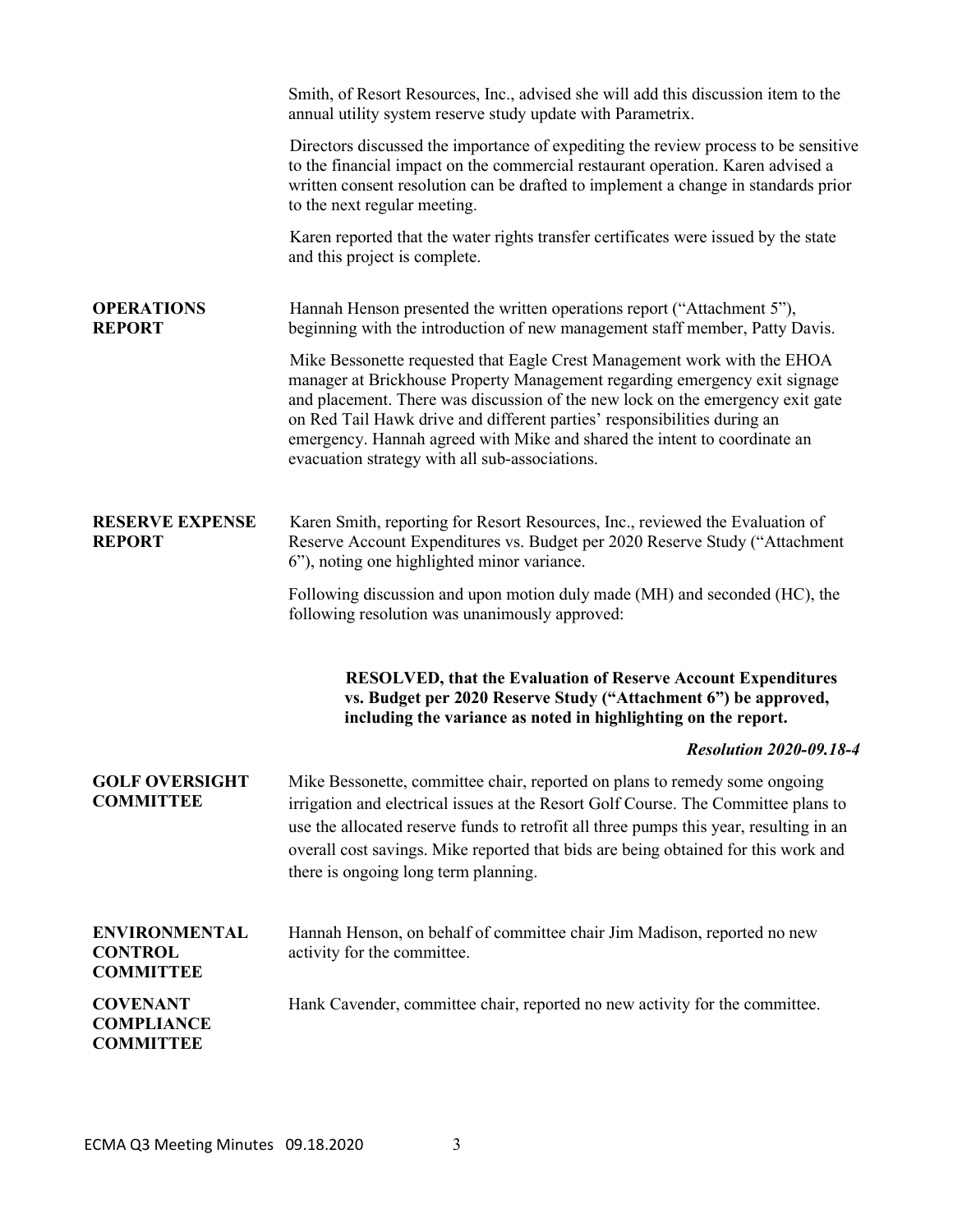| <b>CONTRACTS</b><br><b>MANAGEMENT</b><br><b>COMMITTEE</b>         | Mike Bessonette., chair of the committee, reported that the committee plans to<br>reconvene to evaluate the expiring Guest Services contract prior to 2021 budget<br>determination.                                                                                                                                                                                    |
|-------------------------------------------------------------------|------------------------------------------------------------------------------------------------------------------------------------------------------------------------------------------------------------------------------------------------------------------------------------------------------------------------------------------------------------------------|
| <b>JOINT USE SYSTEMS</b><br><b>EVALUATION</b><br><b>COMMITTEE</b> | Mike Bessonette, on behalf of the committee, noted that there is nothing new to<br>report since their last meeting in the early spring.                                                                                                                                                                                                                                |
| <b>SCHEDULED 3RD</b><br><b>QUARTER BUSINESS</b>                   |                                                                                                                                                                                                                                                                                                                                                                        |
| <b>ANNUAL MEETING</b>                                             | Vice President Mark Hunt will read the president's report at the annual meeting on<br>behalf of President Bill Nuemann. Hannah announced that the quorum for the<br>ECMA annual meeting on September 19, 2020 has been met by the proxies<br>received to date. The meeting will be held at 7555 Falcon Crest Drive at 11:30a.m,<br>with homeowners attending remotely. |
| PRELIMINARY 2020<br><b>BUDGET</b><br><b>ASSUMPTIONS</b>           | Hannah Henson summarized her memo "2021 Budget Assumptions" ("Attachment<br>7"). There were no actions requested of or taken by the Board.                                                                                                                                                                                                                             |
| <b>RESORT GOLF</b><br><b>COURSE 5-YEAR</b><br><b>CAPITAL PLAN</b> | Mike Bessonette, presented the amended "Resort Golf Course 5-Year Capital<br>Plan" ("Attachment 8").                                                                                                                                                                                                                                                                   |
|                                                                   | Following discussion and upon motion duly made (MH) and seconded (MB), the<br>following resolution was unanimously approved.                                                                                                                                                                                                                                           |
|                                                                   | <b>RESOLVED, that the updated "Resort Golf Course 5-Year Capital</b><br>Plan" ("Attachment 8") be hereby approved as presented.                                                                                                                                                                                                                                        |
|                                                                   | <b>Resolution 2020-09.18-05</b>                                                                                                                                                                                                                                                                                                                                        |
| <b>UNFINISHED</b><br><b>BUSINESS</b>                              | None pending.                                                                                                                                                                                                                                                                                                                                                          |
| <b>NEW BUSINESS</b>                                               |                                                                                                                                                                                                                                                                                                                                                                        |
| <b>SPORTS CENTER</b><br><b>LEASE RENEWAL</b>                      | Following discussion and upon motion duly made (MH) and seconded (MB), the<br>following resolution was unanimously approved.                                                                                                                                                                                                                                           |
|                                                                   | <b>RESOLVED, that the Sports Center Lease between Vacation Resort</b><br><b>Owners Association ("Landlord") and Eagle Crest Master Association</b><br>("Tenant") be renewed for a second five-year period beginning<br>January 1, 2021 and ending December 31, 2025.<br><b>Resolution 2020-09.18-06</b>                                                                |
|                                                                   |                                                                                                                                                                                                                                                                                                                                                                        |
| <b>OTHER NEW</b><br><b>BUSINESS</b>                               | Directors confirmed the budget study session on Tuesday, October 22nd at 9:00<br>a.m. and fourth quarter meeting on Friday, November 13th at 9:00 a.m. at 7555<br>Falcon Crest Drive in Redmond, Oregon.                                                                                                                                                               |
| <b>ADJOURNMENT</b>                                                | There being no further business, the meeting was adjourned at 10:55 a.m.                                                                                                                                                                                                                                                                                               |

 $\mathcal{L}_\text{max}$  and  $\mathcal{L}_\text{max}$  and  $\mathcal{L}_\text{max}$  and  $\mathcal{L}_\text{max}$